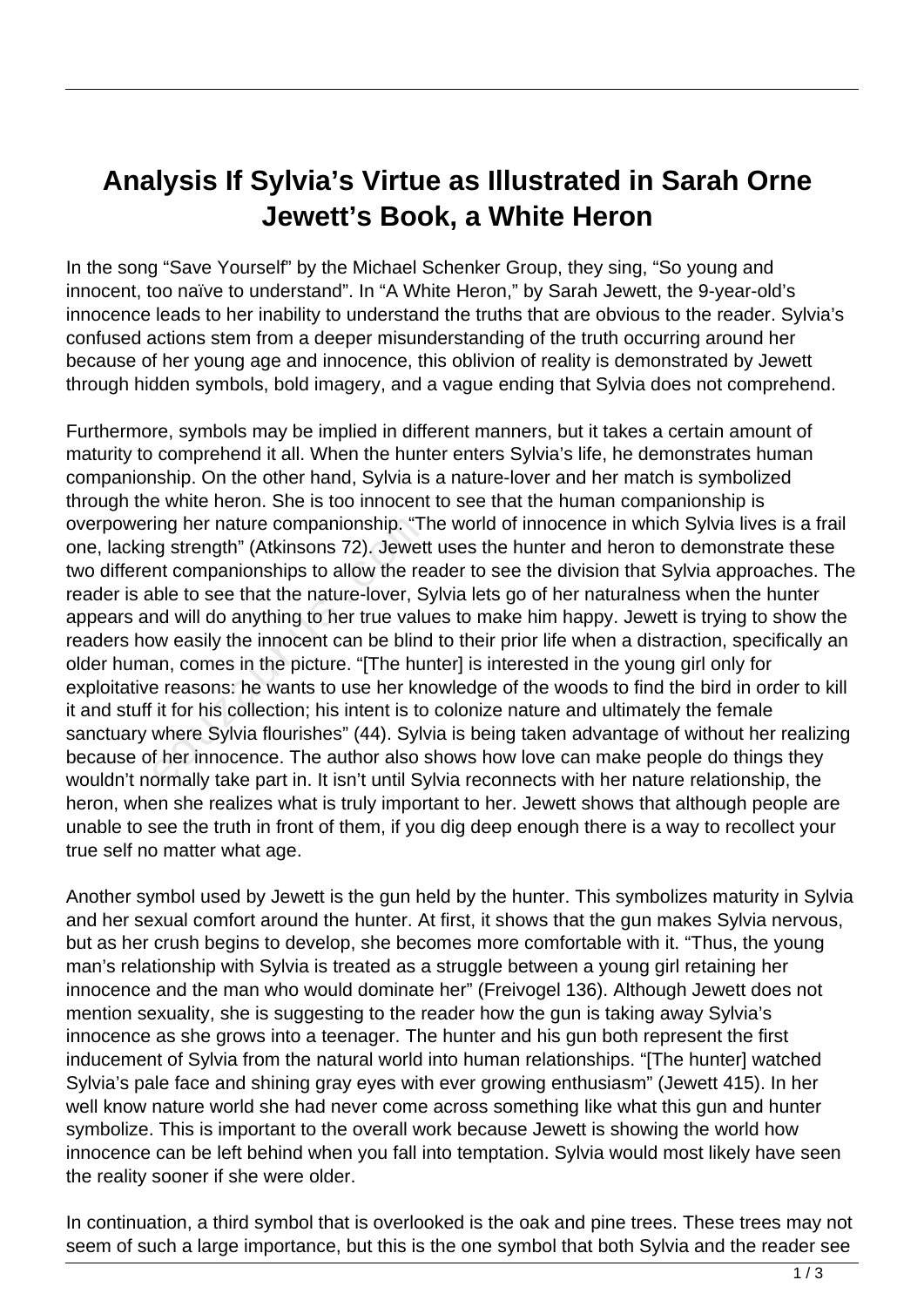the importance of them. When Sylvia climbs the tall oak tree, she later branches on to a taller pine tree. Jewett is trying to show her journey back to her nature relationship is long and hard, but is possible if you put in work. In Hovet's scholarly article, he shares how Sylvia is portrayed as a hero. "The first type of this function consists of the hero withstanding the test. Sylvia makes the dangerous pass and climbs through the lower branches of the old pine" (Hovet 66). Sylvia takes note of the feelings rushing through her as she climbs up the tree, representing a grasp of what is left of her innocence to pull her back. The hunter has lured her away from her nature relationship, and she was too blind to see what was happening because she was too young and had never experienced this sort of human relationship prior. This symbol is important to the overall work because Jewett demonstrates how by reconnecting to your true relationships, it can open up windows to the truth. This aided Sylvia because, without this reconnection, she would've drowned away her innocence because of her inability to see the reality of what was occurring.

Jewett provides imagery throughout the story to help aid in describing what Sylvia sees and hears in the nature of the forest. When Sylvia reconnects with nature, the imagery in the story comes to life as she connects, not just with animals, but even the sun and the breeze. This is a feeling Sylvia familiarized with, unlike the hunter and his gun. Although Sylvia could see the hunter and was tempted by him, the power of nature swooped in and grabbed onto Sylvia to bring her back to the nature side. There is nothing said between the heron and Sylvia, but Jewett uses imagery of silence and a description of the view of nature to allow the reader to capture Sylvia's transformation back to her relationship with nature.

Later on, when Sylvia climbs the pine tree and relinks with nature, Jewett is using imagery of Sylvia's rebirth. It is also implied that the rebirth of being in a womb for 9 months is shown through her age, nine. This imagery is important to the story because it demonstrates how Sylvia is still developing and needs to hold onto her roots of nature until she is truly ready to face the world, just as if it were her mother. It is also in this moment when Sylvia realizes how man and nature have a difficult time existing side-by-side. Sylvia may have been too young to realize this when bumping paths with the hunter, but now, at age nine and rebirthed, she is able to see the truth around her by recombining herself with nature. "Sylvia's face was like a pale star, if one had seen it from the ground, when the last thorny bough was past, and she stood trembling and tired but wholly triumphant, high in the tree-top" (Jewett 418). Jewett uses imagery of Sylvia as a star to show her innocence and the thorny bough as her difficult journey of finding the truth. At first, Sylvia is ecstatic about finding the heron, but on her trip back to the farm her feelings begin to alter. "Jewett permits the reader to share Sylvia's thoughts all through the long climb to the top of the pine, the subsequent discovery of the heron's nest, and the dangerous descent" (Zanger 348). via familiarized with, unlike the hu<br>I was tempted by him, the power c<br>ack to the nature side. There is not<br>as imagery of silence and a descrip<br>divia's transformation back to her r<br>when Sylvia climbs the pine tree at<br>birth

Jewett brings the story to an end with an unambiguous ending of whether or not Sylvia feels as if she made the right decision. Although she was offered money to bring back the white heron, it is mainly her crush on the hunter that is driving her to help him more than anything. She is tied between her infatuation with the hunter, and her love for nature. "He is so well worth making happy... No, she must keep silence!" (Jewett 419). She is also pushed to pursue this human relationship to please her grandmother, but has such a strong bond with nature and has a hard time letting go once she is reminded how meaningful it is. When Sylvia sees the heron she is confused by the mixed emotions she feels. "Our most immediate desire is that Sylvia remain in her innocent world, inviolate. But we also are made to want strength for her innocence that it might fend for itself- not a further retirement, but a compelling vision, an experience beside